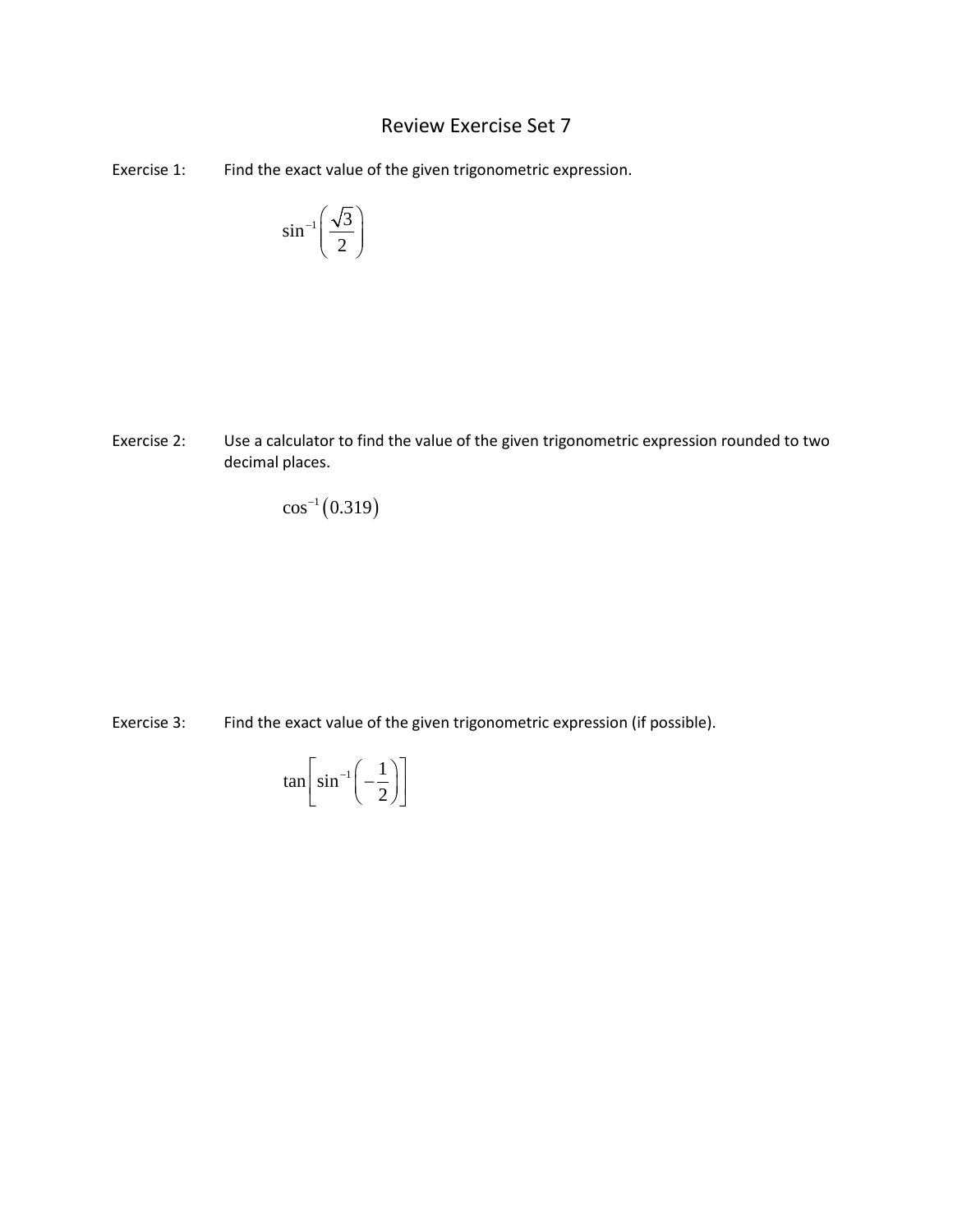Exercise 4: Find the exact value of the given trigonometric expression (if possible).

$$
\cos\left[\tan^{-1}\left(\frac{3}{4}\right)\right]
$$

Exercise 5: Use a right triangle to write the given trigonometric expression as an algebraic expression. (Assume that x is positive and that the given inverse trigonometric function is defined for the expression in x)

$$
\sin\left[\cos^{-1}\left(\frac{5}{x}\right)\right]
$$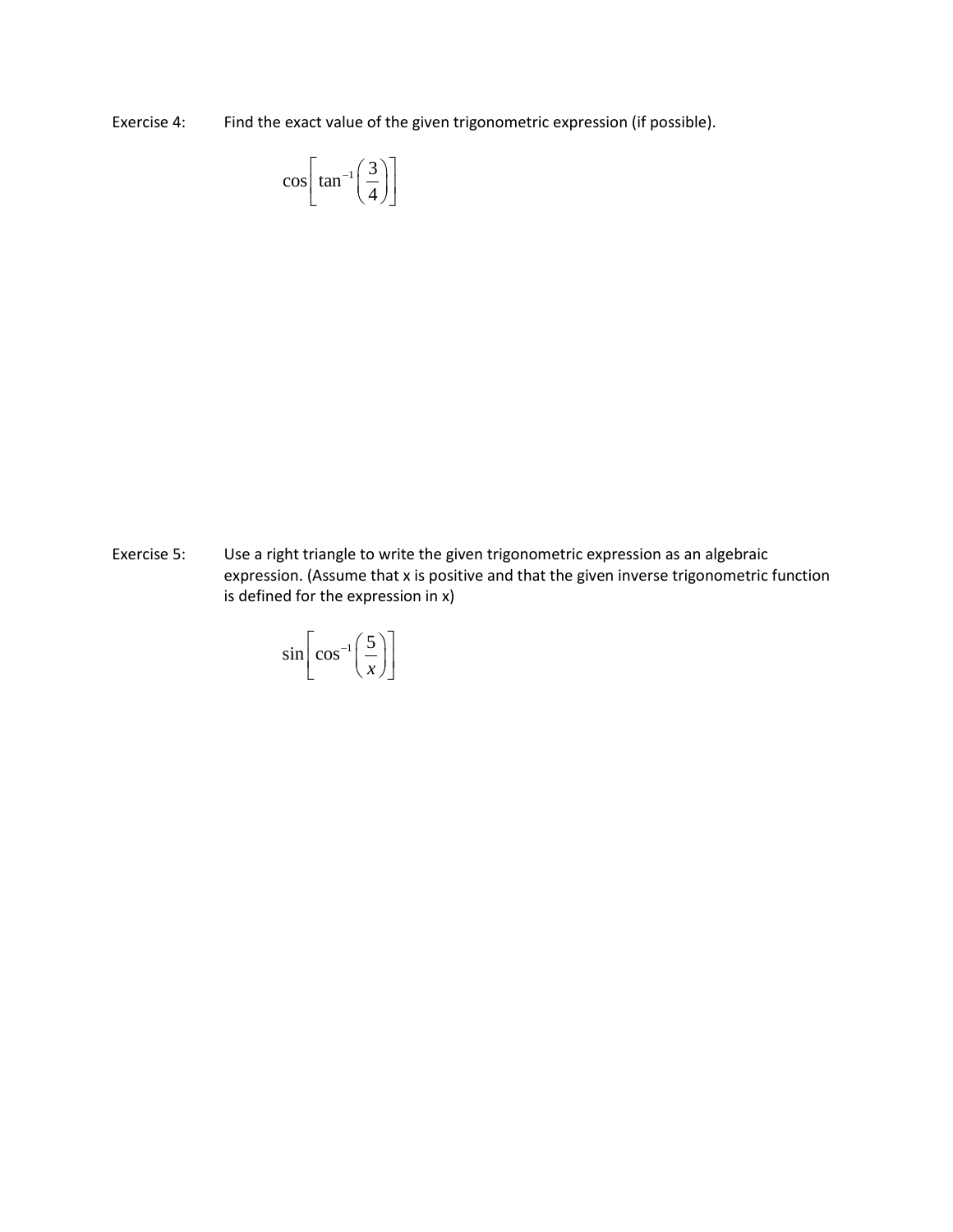## Review Exercise Set 7 Answer Key

Exercise 1: Find the exact value of the given trigonometric expression.

$$
\sin^{-1}\left(\frac{\sqrt{3}}{2}\right)
$$
  

$$
\theta = \sin^{-1}\left(\frac{\sqrt{3}}{2}\right)
$$
  

$$
\sin \theta = \frac{\sqrt{3}}{2}; \quad \text{where} \quad -\frac{\pi}{2} \le \theta \le \frac{\pi}{2}
$$
  

$$
\theta = \frac{\pi}{3}
$$

Exercise 2: Use a calculator to find the value of the given trigonometric expression rounded to two decimal places.

$$
\cos^{-1}(0.319)
$$

$$
\theta = \cos^{-1}(0.319)
$$

$$
\cos \theta = 0.319; \text{ where } 0 \le \theta \le \pi
$$

$$
\theta \approx 1.25 \text{ radians}
$$

Exercise 3: Find the exact value of the given trigonometric expression (if possible).

$$
\tan\left[\sin^{-1}\left(-\frac{1}{2}\right)\right]
$$

Solve the inner most expression first

$$
\theta = \sin^{-1}\left(-\frac{1}{2}\right)
$$
  

$$
\sin \theta = -\frac{1}{2}; \quad \text{where} \quad -\frac{\pi}{2} \le \theta \le \frac{\pi}{2}
$$
  

$$
\theta = -\frac{\pi}{6}
$$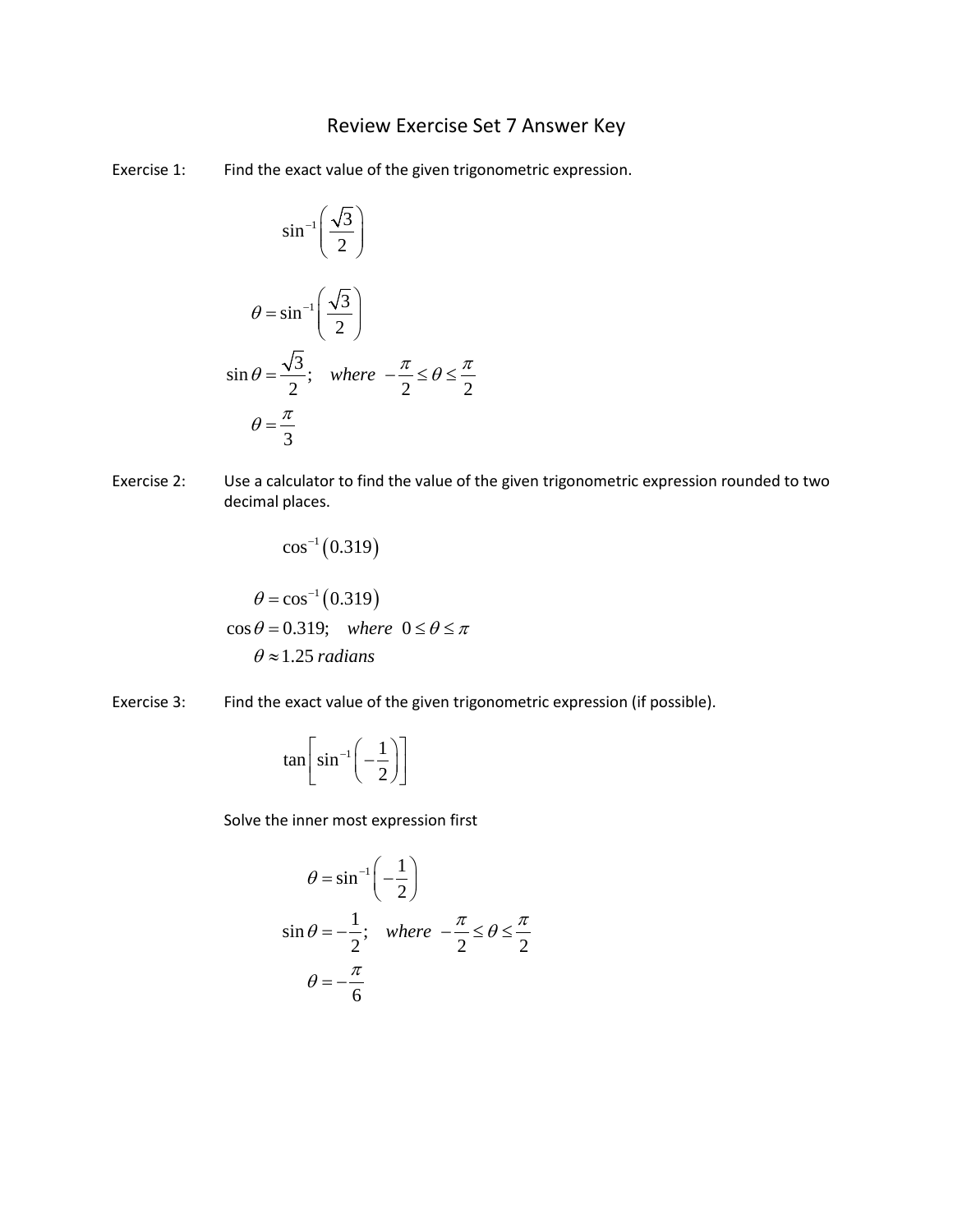Exercise 3 (Continued):

Substitute the determined value of theta into the expression

$$
\tan\left[\sin^{-1}\left(-\frac{1}{2}\right)\right] = \tan(\theta)
$$

$$
= \tan\left(-\frac{\pi}{6}\right)
$$

Evaluate the expression

Since the angle is in quadrant IV the tangent must be negative. So we can use the reference angle of  $\frac{\pi}{6}$  and place a negative sign in front of the tangent function.

$$
\tan\left(-\frac{\pi}{6}\right) = -\tan\left(\frac{\pi}{6}\right)
$$

$$
= -\frac{1}{\sqrt{3}}
$$

$$
= -\frac{\sqrt{3}}{3}
$$

Exercise 4: Find the exact value of the given trigonometric expression (if possible).

 $\cos \left| \tan^{-1} \left( \frac{3}{4} \right) \right|$  $\left[\tan^{-1}\left(\frac{3}{4}\right)\right]$ 

Solve the inner most expression first

$$
\theta = \tan^{-1}\left(\frac{3}{4}\right)
$$
  

$$
\tan \theta = \frac{3}{4}; \quad \text{where} \quad -\frac{\pi}{2} \le \theta \le \frac{\pi}{2}
$$

$$
\tan \theta = \frac{y}{x}
$$
  
so x = 4 and y = 3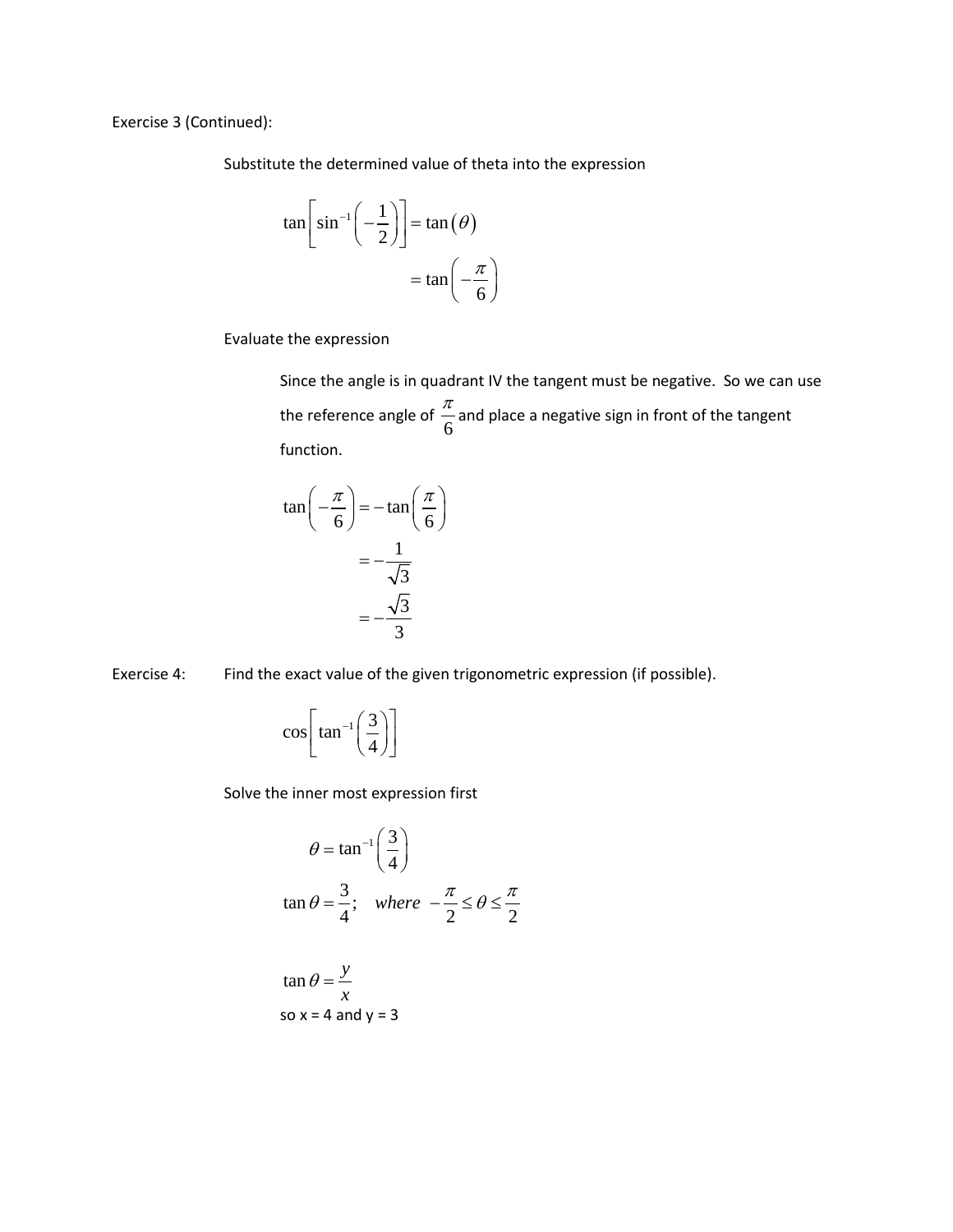Exercise 4 (Continued):

$$
r2 = x2 + y2
$$
  
\n
$$
r2 = (4)2 + (3)2
$$
  
\n
$$
r2 = 25
$$
  
\n
$$
r = 5
$$

Use the values of x, y, and r to evaluate the expression

$$
\cos\left[\tan^{-1}\left(\frac{3}{4}\right)\right] = \cos(\theta)
$$

$$
= \frac{x}{r}
$$

$$
= \frac{4}{5}
$$

Exercise 5: Use a right triangle to write the given trigonometric expression as an algebraic expression. (Assume that x is positive and that the given inverse trigonometric function is defined for the expression in x)

$$
\sin\left[\cos^{-1}\left(\frac{5}{x}\right)\right]
$$

Use the inner most expression to solve for the opposite side

$$
\theta = \cos^{-1}\left(\frac{5}{x}\right)
$$
  

$$
\cos \theta = \frac{5}{x}; \text{ where } 0 \le \theta \le \pi
$$

Given that x is positive the angle θ would be in quadrant I which would make the sine function positive as well.

$$
\cos \theta = \frac{x}{r}
$$
  
\nso x = 5 and r = x  
\n
$$
r^2 = x^2 + y^2
$$
\n
$$
x^2 = (5)^2 + y^2
$$
\n
$$
x^2 - 25 = y^2
$$
\n
$$
\sqrt{x^2 - 25} = y
$$